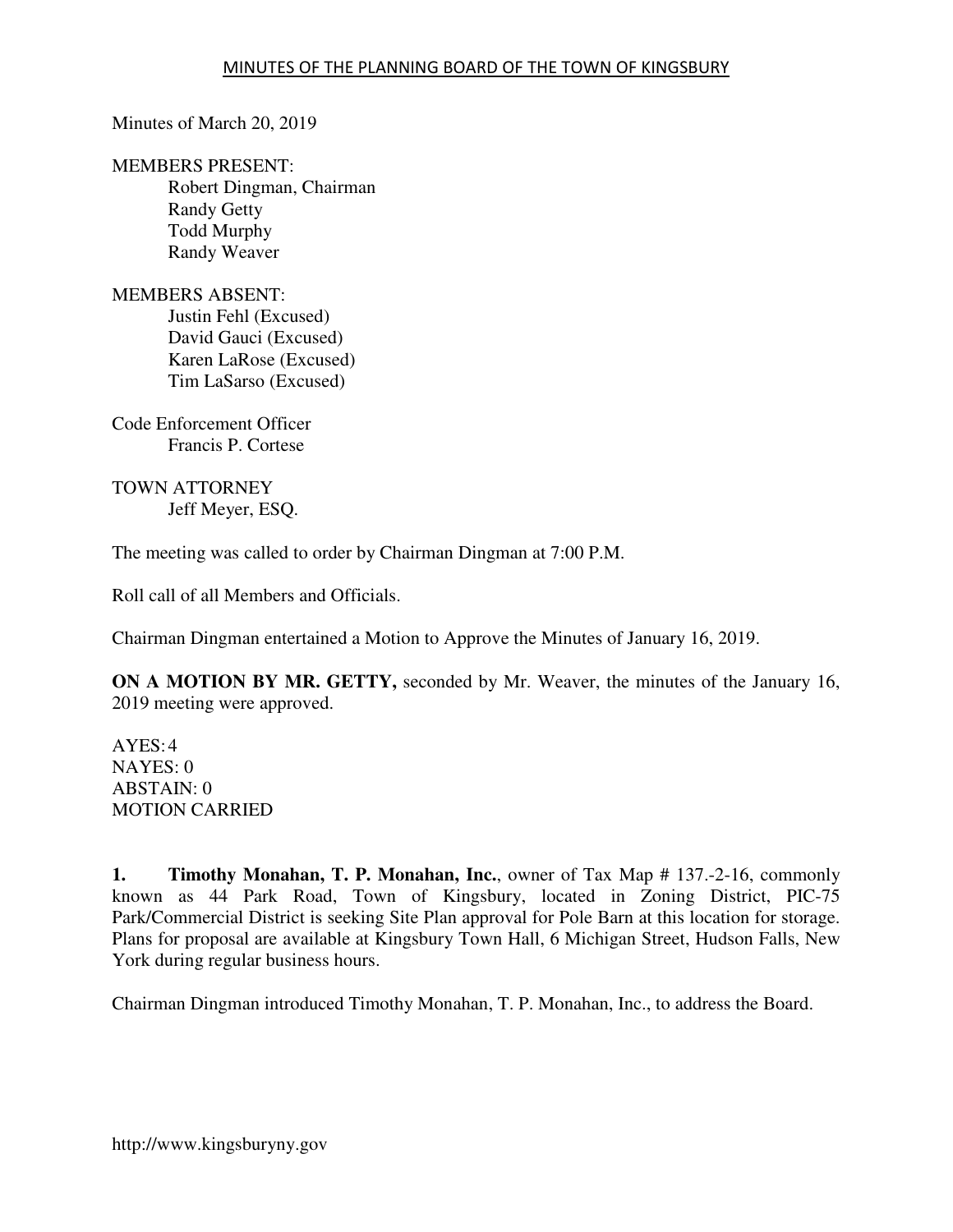## MINUTES OF THE PLANNING BOARD OF THE TOWN OF KINGSBURY

Planning Board Meeting March 20, 2019 Page 2 of 4

Mr. Monahan, on behalf of T. P. Monahan Inc. stated they are a commercial roofing contractor and would like to build an enclosed pole barn for cold storage. The building would be used for storing roofing materials, various support equipment, generators, air compressors, power tools, material handling equipment/hoisting equipment and occasionally trucks and trailers. These are items that need to be kept dry and secure. The building will have electric only. There will not be any outside storage.

Mr. Weaver questioned if the building would have the same setback as the existing building.

Mr. Monahan responded yes that is what he is planning.

Chairman Dingman questioned if Mr. Monahan had chosen a color for the building. Chairman Dingman stated the building should be of earth tone coloring.

Mr. Monahan stated he had not chosen a color as of yet but will make sure it is an earth tone color.

Discussion ensued among the Board with questions addressed by the Applicant.

Chairman Dingman opened the Public Hearing.

There being no comments from the public, the public hearing was closed.

**ON A MOTION BY MR. WEAVER**, and seconded by Mr. Getty the Kingsbury Planning Board declares lead agency status and having reviewed the short form SEQRA submission and having taken a hard look at the potential environmental impacts finds that there are no potential negative environmental impacts anticipated from this project and the Board issued a negative declaration on the project.

The Board then reviewed the proposed Resolution.

# **Resolution No. 1 of March 20, 2019**

**SITE PLAN REVIEW** – Timothy Monahan, on behalf of T.P. Monahan, Inc., owner of Tax Map #: 137.-2-16 commonly known as 44 Park Road in the Warren-Washington County Industrial Park, Town of Kingsbury, located in the PIC-75 Zoning District, is seeking Site Plan approval for the construction of a pole barn for storage use. This action is pursuant to Section 280-23 (D) of the Code of the Town of Kingsbury.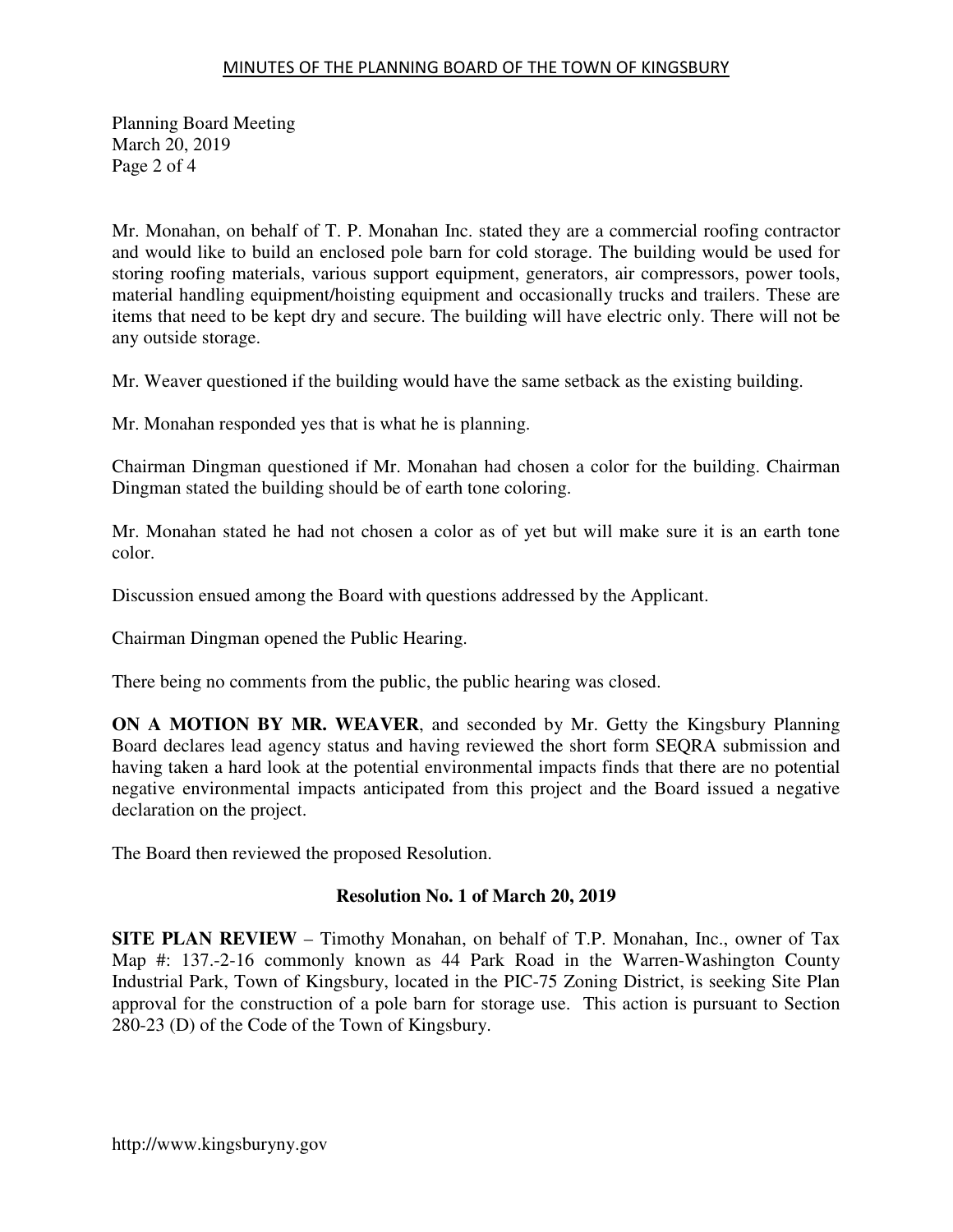### MINUTES OF THE PLANNING BOARD OF THE TOWN OF KINGSBURY

Planning Board Meeting March 20, 2019 Page 3 of 4

**ON A MOTION BY** Mr. Murphy, seconded by Mr. Getty, based on all of the evidence and materials submitted by the Applicant and the representations made at the meeting, the Application is hereby approved subject to the following conditions:

- (1) No outside storage of materials will be permitted on the premises.
- (2) The building shall be an earth tone color with downcast lighting.
- (3) All information and representations contained in the materials submitted by the applicant and discussed at the meeting are incorporated herein as conditions.

**2. Four Leaf Builders LLC,** owner of Tax Map# 154.-1-35.1, commonly known as Pleasant & Hillview Avenue, Kingsbury, located in Zoning District, LDR-15 is seeking a Subdivision approval of one lot into four lots. Plans for proposal are available at Kingsbury Town Hall, 6 Michigan Street, Hudson Falls, New York during regular business hours.

Chairman Dingman introduced Kristin Darrah, Darrah Land Surveying, PLLC, who will be representing Four Leaf Builders to address the Board.

Ms. Darrah stated Four Leaf Builders would like to do a four-lot subdivision at this location. Lot one will be 25,593 sq. ft., lot two will be 26,389 sq. ft., lot three will be360,401 sq. ft. The remainder of the property will be lot four with 304,323 sq. ft.

Lot one, two and three will each have a home built on them, lot four will not be developed at this time. Each of the lots will have private septic's and wells.

Mike Graham, Highway Superintendent stated the road will remain as is until all construction of each dwelling is completed on the lots. He will then pave the road as needed.

Discussion ensued among the Board with questions addressed by the Applicant.

Chairman Dingman opened the Public Hearing.

There being no comments from the public, the public hearing was closed.

**ON A MOTION BY MR. WEAVER**, and seconded by Mr. Getty the Kingsbury Planning Board declares lead agency status and having reviewed the short form SEQRA submission and having taken a hard look at the potential environmental impacts finds that there are no potential negative environmental impacts anticipated from this project and the Board issued a negative declaration on the project.

http://www.kingsburyny.gov